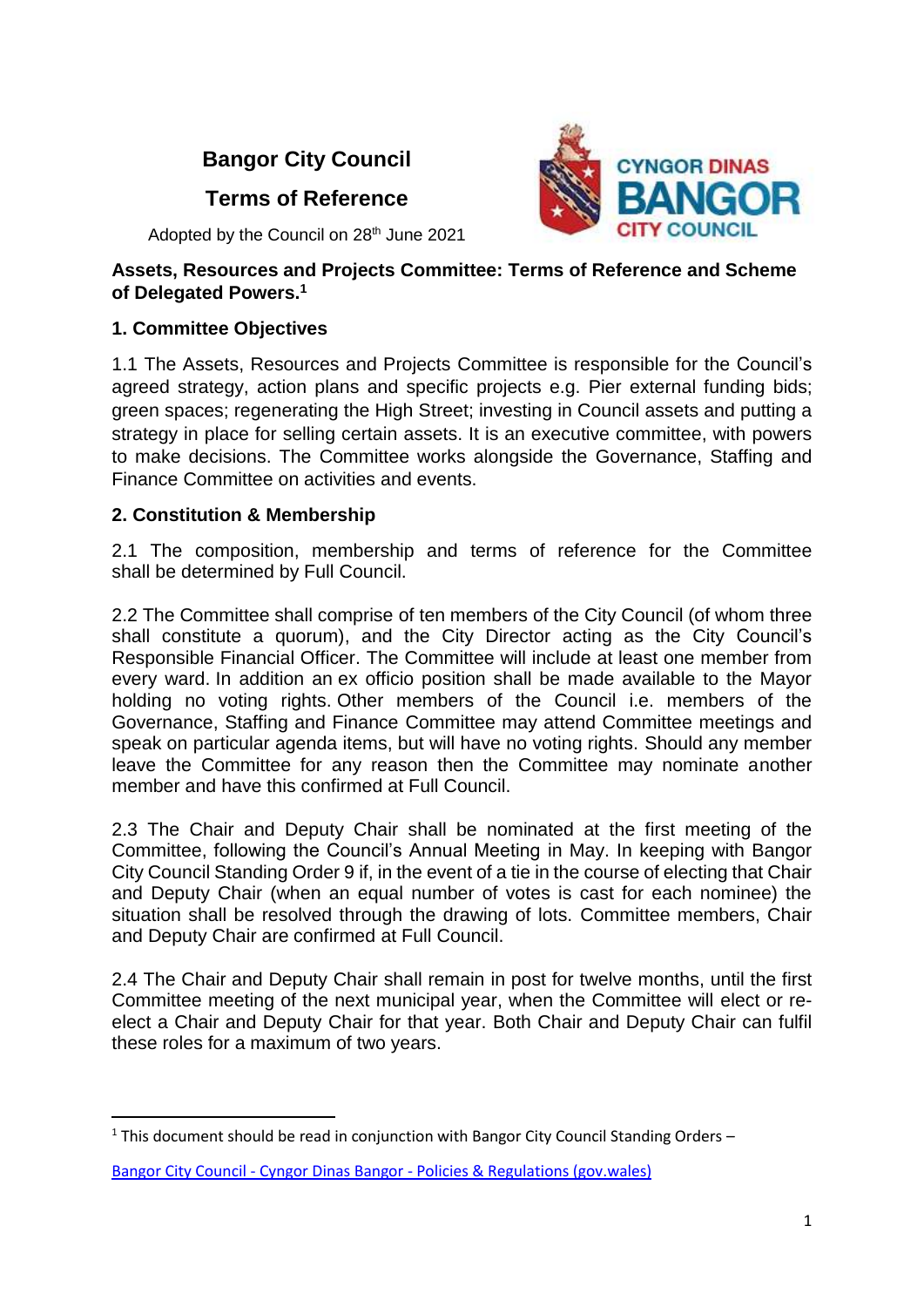2.5 The City Director, acting as the City Council's Responsible Financial Officer shall act as Secretary to the Committee.

# **3. Meetings**

3.1 Meetings shall be organised in line with the City Council's annual meeting schedule, which shall be published on the Council's website. It will be up to the committee to determine if and when in the interim it may require the establishment of working groups, sub-committees or additional meetings to discuss specific issues.

3.2 Committee meetings shall continue to be held remotely using videoconference facilities. The Committee may decide to review this and consider reverting to physical meetings in Penrhyn Hall in the future.

# **4. Conduct**

4.1 The conduct of members inside and outside of meetings, meeting procedures and voting rights shall be in keeping with Council meetings as governed by Bangor City Council's Standing Orders and Standard of Conduct<sup>2</sup>.

# **5. Voting Protocols and Quorum**

5.1 All decisions shall be carried by a majority of votes of the members present at a meeting.

5.2 In the case of an equality of votes, the Chair of the meeting shall have a second or casting vote.

5.3 Voting on any resolution or business shall normally be by show of hands. In unusual situations, as deemed by the Chair or the majority of the members, a secret ballot can be held (in line with Standing Order Point 47).

5.4 No business shall be transacted at a meeting of the Committee unless at least three members are present.

### **6. Minutes**

**.** 

6.1 The names of the members present at a meeting shall be recorded in the minutes.

6.2 Minutes of the proceedings of meetings shall be prepared by the Secretary, entered in a record to be kept for that purpose and submitted for approval as to their accuracy to the next meeting. The minutes, as approved, shall be agreed by the Chair of the meeting to which they are submitted, and, if so signed, shall be taken as conclusive evidence of the facts therein stated.

6.3 The Committee may appoint one or more sub-Committees comprising members of the Committee and persons who are not members thereof, but the latter shall not be permitted voting rights thereon and shall not be elected to preside thereat.

<sup>&</sup>lt;sup>2</sup> [Standard-of-Conduct.pdf \(gov.wales\)](https://bangorcitycouncil.gov.wales/Content/Upload/Standard-of-Conduct.pdf)